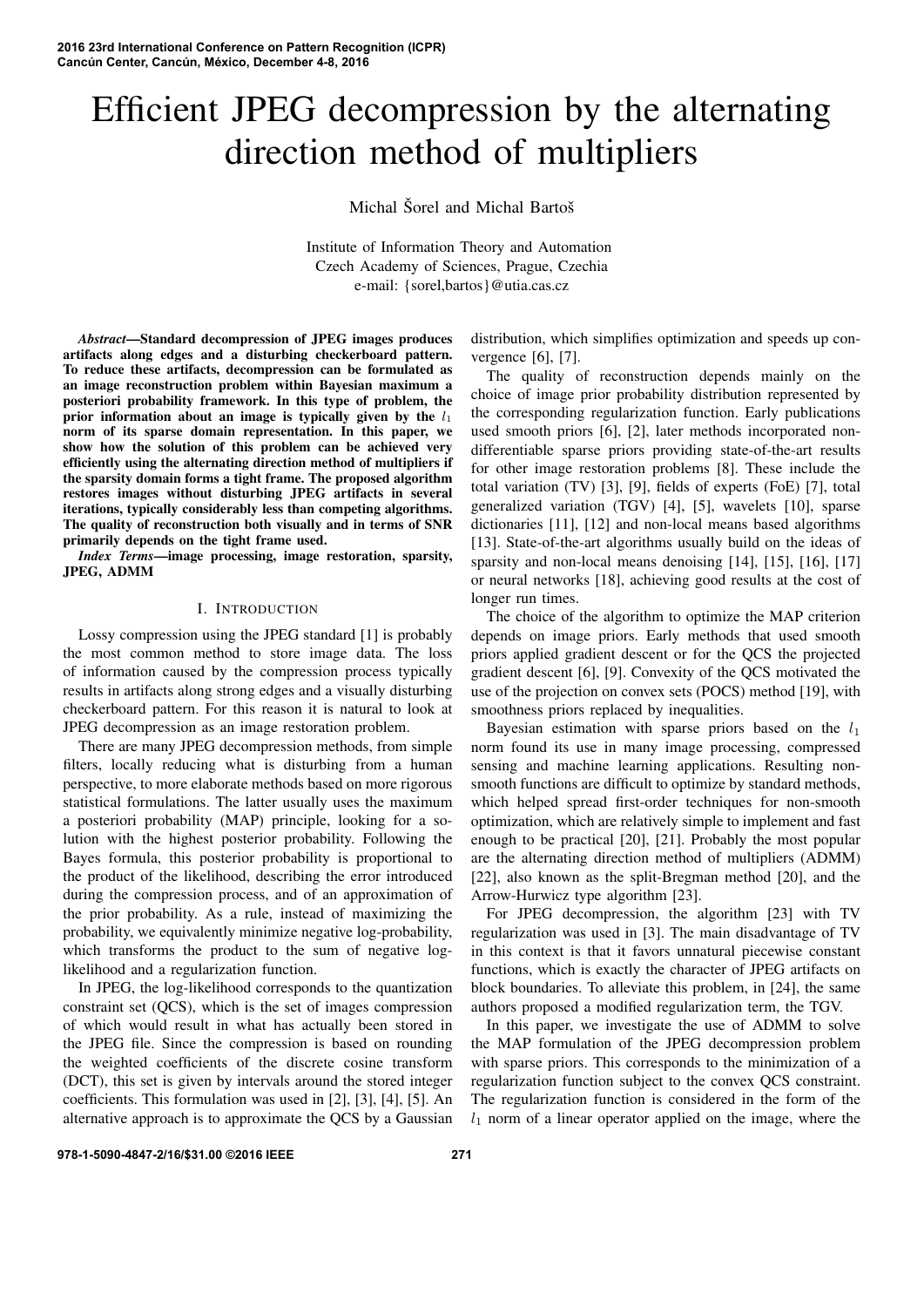linear operator is constrained to be a tight frame. In Sec. IV, we derive a closed-form solution to the most demanding algorithmic step of ADMM, which makes the proposed approach very efficient. This is our main contribution.

In the experimental section (Sec. V), we compare the convergence of ADMM with [23] used in the recent papers [3], [4], [5] and show that ADMM can be set to converge to acceptable visual reconstruction in several iterations. We also compare the behavior of the algorithm for several tight frames, including the dual-tree complex wavelets [25], a tight frame composed of several orders of standard Daubechies wavelets and the recent tight frames learned from data [26]. The authors of [26] claim that they can achieve performance similar to standard sparse dictionaries.

# II. MAP FORMULATION OF JPEG DECOMPRESSION PROBLEM

JPEG compression [27] is a lossy type of compression based on the quantization of DCT coefficients, where DCT is applied to small blocks of usually  $8 \times 8$  pixels. We first describe this process in detail and introduce mathematical notation we use. For grayscale images, the lossy part of JPEG compression can be expressed as

$$
y = [QCx],\tag{1}
$$

where  $x$  is a vectorized original image,  $y$  integer coefficients stored in the JPEG file, Q and C are matrices, and the square brackets denote the operator of rounding. C is the matrix of the block DCT made up of the square matrices of the DCT. C is orthogonal, because all the DCT submatrices are orthogonal. Q is a diagonal matrix corresponding to element-wise division by quantization coefficients from the quantization table stored in each JPEG file (64 values for  $8\times8$  blocks) replicated for each block along diagonal. We will denote the vector of these coefficients as q, i.e.  $Q = \text{diag}(1/q)$ . In the next section, we will see that matrices Q and C do not need to be formed explicitly. For color images, the image is first transformed into  $Y'C_B'C_R$  space and individual channels are stored separately. The brightness  $Y'$  is treated as described above but chrominance channels are often stored at smaller resolution, which complicates the degradation model. Formally,

$$
y = [QCDx], \tag{2}
$$

where  $D$  is a matrix describing the process of decreasing resolution (see Sec. IV). The grayscale case can be considered a special case of (2) with  $D = I$ , i.e. identity.

Given an observation  $y$ , a model describing the probability distribution of possible observations  $p(y|x)$  and a prior probability  $p(x)$ , the Bayesian maximum a priori probability (MAP) approach maximizes the posterior probability  $p(x|y) \sim$  $p(y|x)p(x)$ . Since in our case of rounding to the nearest integer the likelihood  $p(\tilde{y}|x)$  is uniform within the quantization constraint set  $-0.5 < y - QCx \le 0.5$  (QCS), we get

$$
\max_{x} p(x) \text{ s.t. } QCDx \in \left\langle y - \frac{1}{2}, y + \frac{1}{2} \right\rangle. \tag{3}
$$

It is quite common in the MAP based image restoration that the prior probability  $p(x)$  is considered in the form  $p(x) \sim$  $\exp(-\tau \|\Phi^T x\|_1)$ , where  $\Phi^T$  is a linear transform to a sparse domain such as the gradient, wavelets, or an overcomplete dictionary. Importantly, the inner part  $\left\|\Phi^T x\right\|_1$  is convex. We in addition constrain the transform to satisfy  $\overline{\Phi} \Phi^T = I$ , which we call a tight frame [28]. Note that sometimes tight frames are defined more generally as  $\Phi \Phi^T = tI$  for a positive constant t. Nevertheless, since tight frames can always be normalized, we derive algorithms for  $t = 1$  but use the general term tight frame.

In our experiments we use three type of tight frames. First, the dual-tree complex wavelet transform (DT-CWT) [25] represents well natural images and has a linear computational complexity. For comparison, we show results for a union of orthogonal Daubechies wavelets normalized to satisfy  $\Phi \Phi^T = I$ . Finally, frames can be learned from data [26]. For the TV and FoE priors in general  $\Phi \Phi^T \neq I$  and therefore the procedure we derive cannot be used directly. Instead, we could use the algorithm [23].

Since the exponential function is increasing, the MAP formulation (3) is in our case equivalent to minimization

$$
\min_{x} \|\Phi^{T} x\|_{1} \text{ s.t. } QCDx \in \left\langle y - \frac{1}{2}, y + \frac{1}{2} \right\}.
$$
 (4)

In this paper, we restore the  $Y'C_BC_R$  channels independently of each other.

# III. ADMM

The main optimization tool we use is the alternating direction method of multipliers (ADMM) [22], [21] with many applications in image restoration and machine learning [29]. ADMM is a method to minimize the sum of two functions

$$
\min_{x} f(x) + g(Gx),\tag{5}
$$

where  $f$  and  $g$  are convex not necessarily differentiable functions and  $G$  is a linear operator. ADMM consists of iteratively executing three update steps

$$
x \leftarrow \arg\min_{x} f(x) + \frac{\mu}{2} ||Gx - a - d||^2,
$$
 (6)

$$
a \leftarrow \arg\min_{a} g(a) + \frac{\bar{\mu}}{2} ||Gx - a - d||^2, \tag{7}
$$

$$
d \leftarrow d - (Gx - a), \tag{8}
$$

where scalar  $\mu > 0$  is a parameter, a is an auxiliary variable representing a sparse domain counterpart of  $x$  and  $d$  a dual variable. As a rule, the variable  $a$  is initialized by an initial estimate  $x_0$  and  $d$  is initially zero. Iterations are stopped, when  $||x-a||$  is smaller than a threshold or the number of iterations exceeds a limit. The convergence of the algorithm is proved in [22].

#### IV. ALGORITHM

At the end of Sec. II we explained how JPEG decompression can be formulated as the solution of problem (4) for each color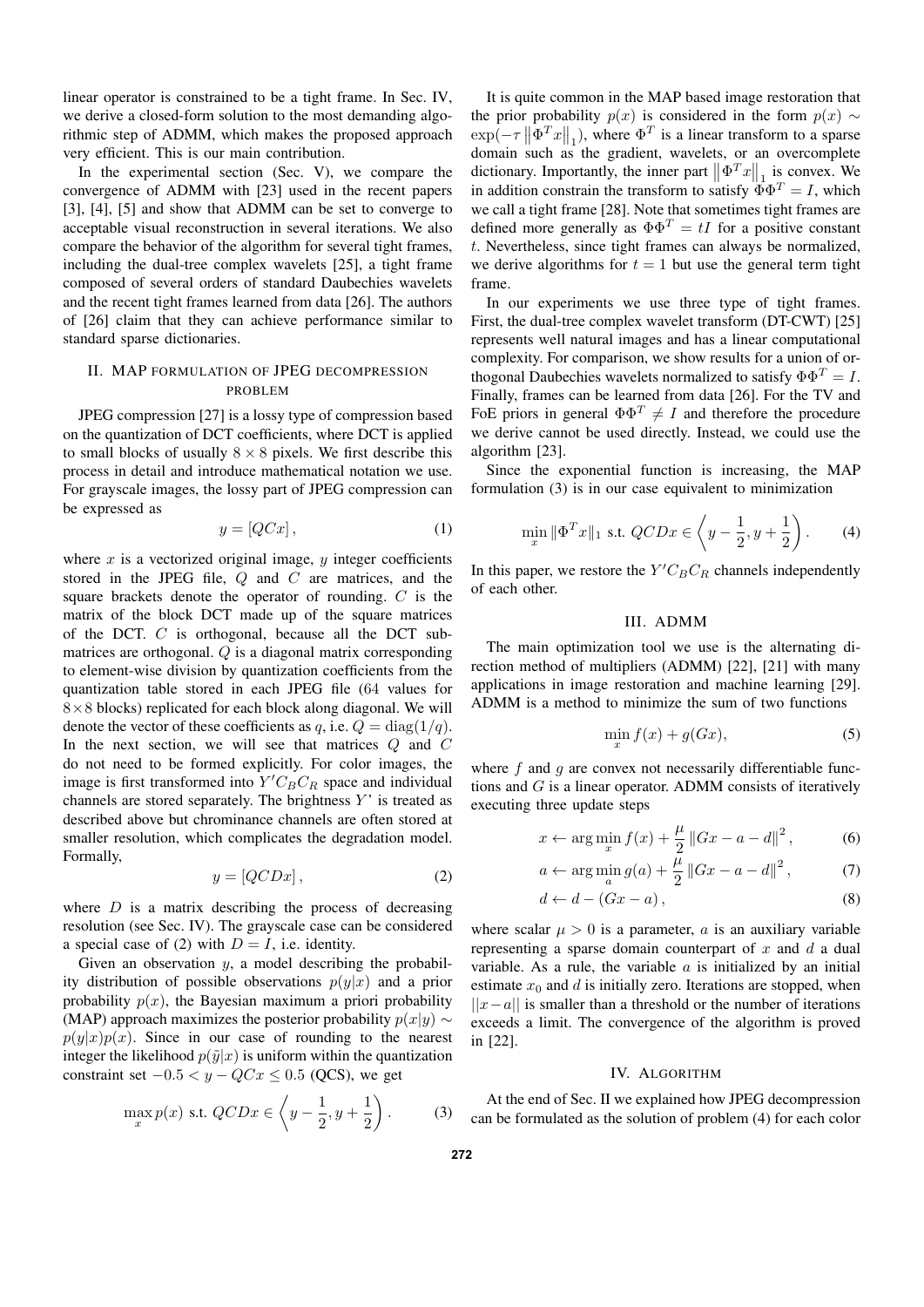Algorithm 1 JPEG decompression by ADMM for one chrominance channel. The grayscale version of the algorithm is a special case with  $D = I$  and  $k = 1$ . The operators used denote:  $D$  - down-sampling,  $C$  - block DCT,  $Q$  - division by quantization coefficients  $q$ ,  $\Phi$  - transform from sparse domain;  $D<sup>T</sup>$ ,  $C<sup>T</sup>$ ,  $\Phi<sup>T</sup>$  are respective transposes and y quantized block DCT coefficients stored in JPEG file.  $P_{(l,u)}(x)$  is projection of x on interval  $\langle l, u \rangle$  taken element-wise.

1) Initialize 
$$
a_0 = \Phi^T D^T Q^{-1} C^T y
$$
,  $d_0 = 0$   
\n2) repeat  
\n3)  
\n
$$
x_{k+1} = \left(I - \frac{1}{k} D^T D\right) \Phi\left(a_k + d_k\right) +
$$
\n
$$
D^T C^T \operatorname{diag}\left(\frac{1}{kq}\right) P_{\left(y - \frac{1}{2}, y + \frac{1}{2} - \varepsilon\right)} \left(QCD\Phi\left(a_k + d_k\right)\right)
$$

4)

$$
a_{k+1} = \text{sgn}\left(\Phi^T x_{k+1} - d_k\right) \cdot \max\left(0; |\Phi^T x_{k+1} - d_k| - \frac{1}{2\mu}\right)
$$

5)  $d_{k+1} = d_k - \Phi^T x_{k+1} + a_{k+1}$ 6) until stopping criterion is satisfied

channel. For the purpose of optimization, we first reformulate (4) using an indicator function as

$$
\min_{x} \|\Phi^{T} x\|_{1} + I_{QCDx \in \left\langle y - \frac{1}{2}, y + \frac{1}{2} \right\rangle}(x). \tag{9}
$$

The indicator function of a set gives zero for vectors in the set and infinity otherwise. The indicator function of a convex set is convex. For technical reasons we replace the interval  $\left\langle y - \frac{1}{2}, y + \frac{1}{2} \right\rangle$  by its closed approximation  $\left\langle y - \frac{1}{2}, y + \frac{1}{2} - \varepsilon \right\rangle$  for a sufficiently small constant  $\varepsilon$  > 0, getting a special case of (5) with  $f(x)$  =  $I_{QCDx \in \left\langle y-\frac{1}{2},y+\frac{1}{2}-\varepsilon \right\rangle}(x)$  and  $g(x) = ||\Phi^T x||_1$ . Its global minimum can be found by ADMM. ADMM alternates solution of two convex problems

$$
\arg\min_{x} \|\Phi^T x - a - d\| \text{ s.t. } QCDx \in \left\langle y - \frac{1}{2}, y + \frac{1}{2} - \varepsilon \right\rangle \tag{10}
$$

and

$$
\arg\min_{a} \|a\|_{1} + \frac{\mu}{2} \|\Phi^{T}x - a - d\|^{2},
$$
\n(11)

supplemented by a simple update of the dual variable  $d$ . Equation (11) is the fast element-wise soft thresholding

$$
a \leftarrow \text{sgn}\left(\Phi^T x - d\right) \max\left(0; |\Phi^T x - d| - \frac{1}{2\mu}\right). \tag{12}
$$

The critical point of the algorithm is a fast solution of (10). Let us assume that  $\Phi$  is a tight frame ( $\Phi \Phi^T = I$ ). Denoting  $a + d$  as w, the definition of norm implies

$$
\|\Phi^T x - w\|^2 = \|x - \Phi w\|^2 + w^T \Phi^T \Phi w - w^T w. \tag{13}
$$

Because the right terms of  $(13)$  are independent of x, this transforms (10) to

$$
\arg\min_{x} \|x - \Phi w\| \text{ s.t. } QCDx \in \left\langle y - \frac{1}{2}, y + \frac{1}{2} - \varepsilon \right\rangle, (14)
$$

which can be interpreted as a projection of  $\Phi w$  on the convex set given by the QCS. Let us assume that  $D = I$  (grayscale image or the brightness channel of a color image). Recall that the DCT is orthogonal, i.e.  $CC^T = C^T C = I$ . Since Q is diagonal,  $Q^{-1} \langle y - \frac{1}{2}, y + \frac{1}{2} \rangle$  is a box (with edges of different lengths) aligned with axes and  $C^{-1}Q^{-1}\left\langle y-\frac{1}{2},y+\frac{1}{2}\right\rangle$  a rotated version of the box. Therefore projection can be computed as

$$
x \leftarrow C^{-1} Q^{-1} P_{\langle y - \frac{1}{2}, y + \frac{1}{2} - \varepsilon \rangle} (Q C \Phi w), \tag{15}
$$

where  $P_{\langle y-\frac{1}{2},y+\frac{1}{2}-\varepsilon \rangle}$  denotes the element-wise projection on the interval  $\langle y - \frac{1}{2}, y + \frac{1}{2} - \varepsilon \rangle$ , defined as  $P_{(b_1, b_2)}(y) =$  $\min(\max(b_1, y), b_2)$ . A formal proof will be given later as a special case of what holds for the chrominance channels.

For the decompression of chrominance channels, the problem is complicated by the down-sampling operation  $D$  in (2). Unfortunately,  $D$  is not fully specified in the JPEG standard and there are two options how to implement it. It is either the direct sampling at half resolution, i.e. taking every second pixel in each direction, or D computes the mean value of each square of size  $2 \times 2$  pixels (in general, averaging over  $m \times n$  pixels). On the other hand, it turns out that in both cases  $DD^T = kI^1$  and therefore, denoting  $A = QCD$ ,  $AA^T = QCDD^TC^TQ^T = kQQ^T = \text{diag}(kq^2)$  is a diagonal matrix. For simple down-sampling,  $DD^T = I$ . In the variant with averaging over  $m \times n$  pixels  $k = 1/(mn)$ , i.e. for the most common 2 : 1 subsampling [1]  $k = 1/4$ . Under these assumptions we can use Lemma 1 and compute the x-update projection as

$$
x \leftarrow \Phi w - A^T \left( A A^T \right)^{-1} \left( A \Phi w - P_{\left\langle y - \frac{1}{2}, y + \frac{1}{2} - \varepsilon \right\rangle} (A \Phi w) \right). \tag{16}
$$

We are obtaining

$$
x \leftarrow \Phi w - A^T \operatorname{diag}(\frac{1}{kq^2}) \left( A \Phi w - P_{\langle y - \frac{1}{2}, y + \frac{1}{2} - \varepsilon \rangle} (A \Phi w) \right),\tag{17}
$$

$$
x \leftarrow \Phi w - D^T C^T \operatorname{diag}(\frac{1}{kq}) \cdot \left(QCD\Phi w - P_{\langle y - \frac{1}{2}, y + \frac{1}{2} - \varepsilon \rangle}(QCD\Phi w)\right), \quad (18)
$$

<sup>1</sup>Proof is trivial for direct subsampling. Because  $D<sup>T</sup>$  replicates one pixel to a rectangle of  $m \times n$  pixels and  $\overline{D}$  picks one of them, we get  $DD^T = I$ . In the latter case,  $D<sup>T</sup>$  replicates each pixel to  $m \times n$  pixels multiplied by a scalar  $k = 1/(mn)$ . D computes the average of the same values, together giving  $DD<sup>T</sup> = kI$ .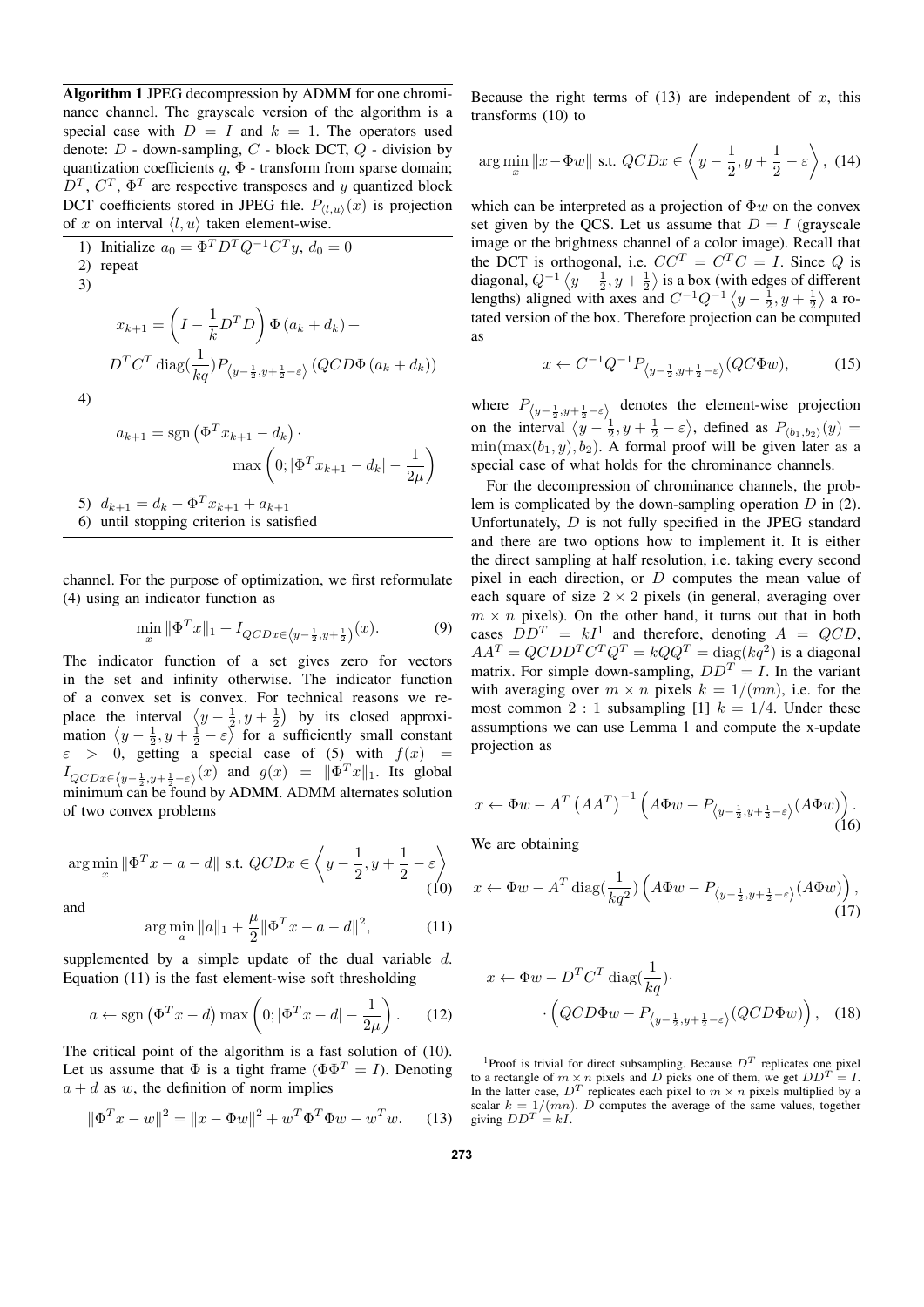and finally

$$
x \leftarrow \left(I - \frac{1}{k}D^T D\right) \Phi\left(a+d\right) +
$$

$$
D^T C^T \operatorname{diag}\left(\frac{1}{kq}\right) P_{\left\langle y - \frac{1}{2}, y + \frac{1}{2} - \varepsilon\right\rangle} \left(QCD\Phi\left(a+d\right)\right). \quad (19)
$$

Note that for D being identity and  $k = 1$ , the update (15) is a special case of (19). Eq. (15) only consists of elementwise operations, two DCTs and the transform to the sparse domain and back, Eq. (17) requires one additional up-sampling  $D<sup>T</sup>$  and one down-sampling D. The resulting algorithm is summarized as Alg. 1.

#### V. EXPERIMENTS

The first experiment was focused on the quality of reconstruction in comparison with ground truth. It was performed on a database of 60 images of historical city architecture. The images were taken from full-frame SLR camera under good lighting conditions. We further reduced noise by decreasing resolution eight times in both directions. Each image was compressed into the JPEG format with quality factors 10 to 90 with step 10 and decompressed/restored by the proposed algorithm with 3 different tight frames (details at the end of section II). The algorithm did 50 iterations for every preset ADMM parameter  $\mu$  and the common  $\mu$  giving best reconstructions in terms of improvement of signal-to-noise ratio (ISNR) was used to statistically compare the frames (Fig. 1). The best ISNR performance around 0.6 dB across all the quality factors gave the tight frame learned from data.

The second experiment focused on convergence properties of ADMM in comparison with [23], using for both cases the same priors. Note that [23] was used in recent papers [3], [4], [5] with different priors. This was done for the same image database with fixed quality factor 50 and minimization parameters ( $\mu$  and two others in [23]) manually tuned to achieve the fastest possible convergence using the tight frame learned from data. The mean value of the functional (4) over all images in each iteration is plotted in Fig. 2. Our algorithm converged in several iterations to acceptable visual reconstructions, a plateau of the ADMM curve. The competing algorithm could not be set up to converge so fast at the beginning but had better convergence close to the minimum. Behavior of ADMM in later iterations can be improved by increasing  $\mu$  in each iteration, though [30].

Fig. 3 shows an example of ADMM-based reconstruction using the DT-CWT tight frame. We show the result with parameter  $\mu$  and number of iterations optimized to achieve the best ISNR (Fig. 3(b)), in contrast to the case of parameters optimized to converge fast to the minimum of the functional (Fig. 3(c)). Both approaches reduced the typical JPEG checkerboard pattern (sky) but the artifacts along edges (towers) are removed only for the converged image. Although the ISNR got worse in this case, visual perception of this reconstruction is better then for the image with the best ISNR.



Figure 1. Statistical comparison of three different tight frames on a set of 60 images. In each group of boxplots (from left to right): DT-CWT (in blue), concatenated Daubechies wavelets (in red) and the tight frame learned from data [26] with kernels of size 8x8 pixels (in black). The box shows the median value and first/third quartiles, whiskers extend to the most extreme data points not considered outliers, and outliers are plotted individually. The notches indicate the confidence intervals of the median.



Figure 2. Mean convergence curves of ADMM and algorithm [23] obtained from the reconstructions of 60 images with minimization parameters tuned to achieve the maximum speed performance.

#### VI. CONCLUSION

We have presented an algorithm for image reconstruction from quantized DCT coefficients stored in the standardized JPEG format. The algorithm is formulated as a Bayesian maximum a posteriori probability problem with the tight frame sparse priors based on the  $l_1$ -norm. Convex minimization problems with convex constraints can be solved using ADMM but its application to the JPEG compression model consisting of the DCT, quantization and down-sampling operations is not straightforward. We derive a closed-form solution for the projection necessary to efficiently compute the most demanding algorithmic step, under the assumption that the linear operator used in regularization forms a tight frame. This result reduces the projection only to element-wise operations, two DCTs and the transform to a sparse domain and back. In the end, the algorithm alternately computes the derived projection and a simple operation of soft thresholding in the sparse domain. In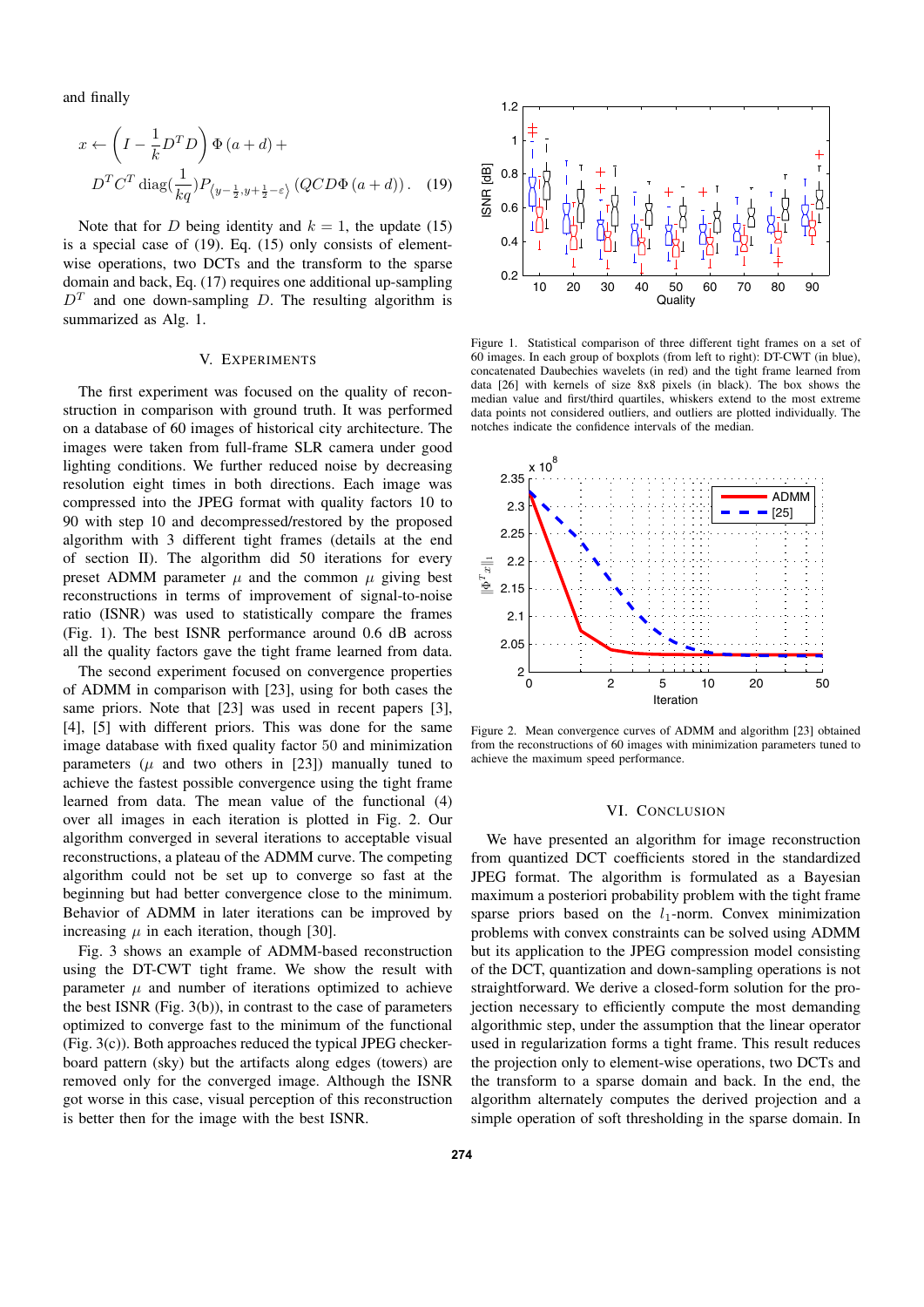





(a) Original image (b) Best ISNR image



(c) Converged image  $\qquad$  (d) JPEG image, quality = 30

Figure 3. Example of the restoration from a JPEG image stored at quality factor 30 using the DT-CWT tight frame. Whereas image b) is restored to achieve the best possible ISNR, image c) is close to the minimum of (4) after the algorithm converged.

our case a satisfactory solution is found within few iterations, typically less than for alternatives. In our experience, the number of iterations does not depend on image size, which means that the algorithm is approximately linear in the number of pixels.

The quality of reconstruction primarily depends on the tight frame used. In our experiments, the tight frame learned from data [26] gives the best performance, followed by the dual-tree complex wavelets [25], irrespective of how the reconstruction quality is measured. Even with the learned tight frame, the proposed algorithm restores slightly less details than state-ofthe-art algorithm [17] but is much faster (seconds vs. minutes).

A more detailed treatment of this topic is given in our paper [31], which describes the application of ADMM to the formulation with the Gaussian approximation of QCS and its extension to combined JPEG restoration and denoising.

#### ACKNOWLEDGMENT

Authors thank Pavel Rajmic from the Brno University of Technology for critical reading of the manuscript. This work was funded by the Czech Science Foundation, grant GA16- 13830S.